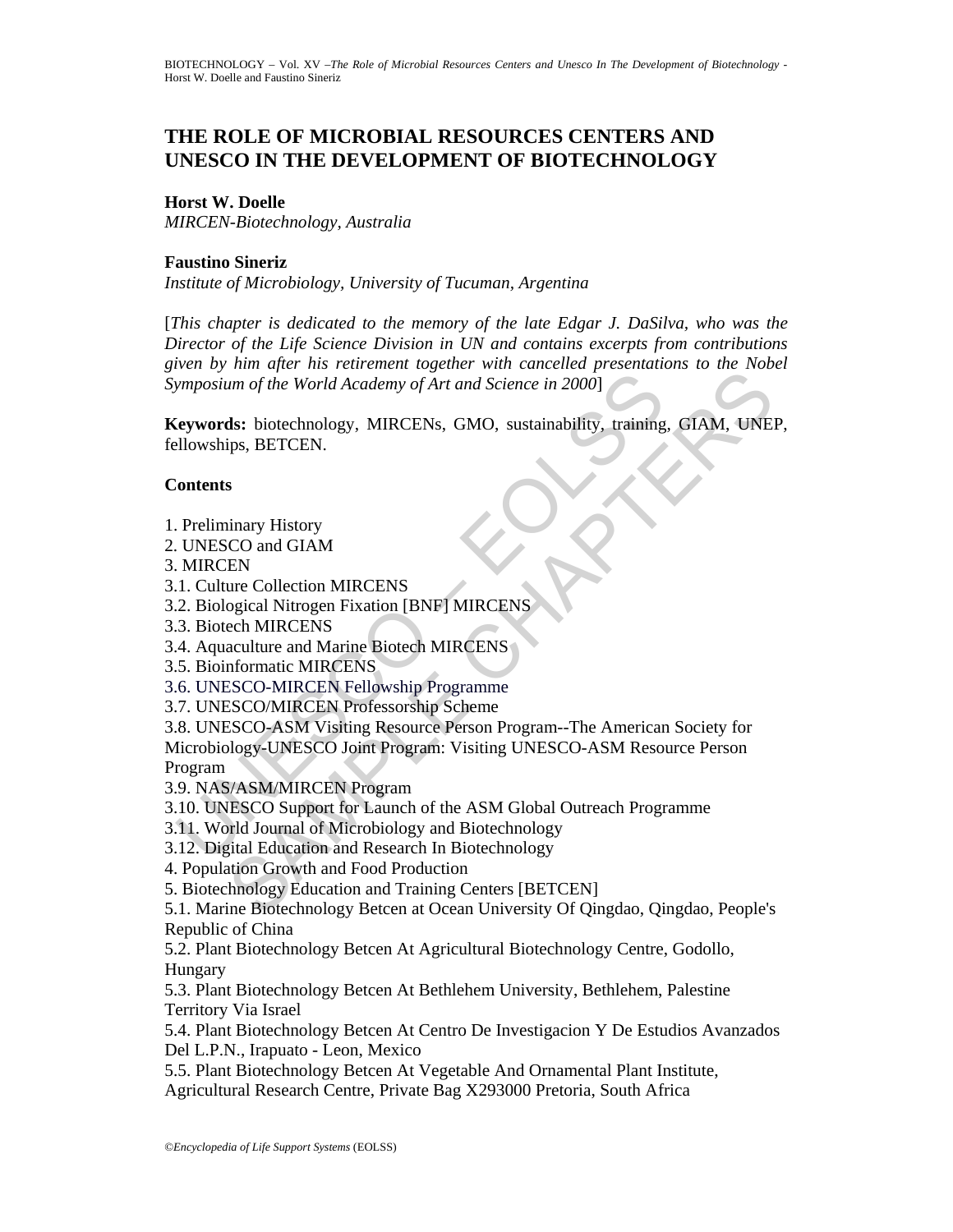6. Conclusion **Glossary** Bibliography Biographical Sketches

#### **Summary**

The design, growth and expansion of the UNESCO MIRCEN is the result of international co-operation that has been sustained by the involvement of governments; UNESCO National Commissions; UN agencies and programs (FAO, WHO, UNIDO, UNU, UNDP and UNEP); governmental bodies (OAS, CSC), the international scientific community through the ICRO Panel on Applied Microbiology, IUMS, IOBB, WFCC, SCOPE, AABNF, the MIRCEN network of institutions, and numerous individual MIRCEN researchers in the developed and developing countries.

COPE, AABNF, the MIRCEN network of institutions, and num<br>IIRCEN researchers in the developed and developing countries.<br>
he nominated person to start and expand this proposed Microbial<br>
letwork was **Edgar J. DaSilva**, the AABNF, the MIRCEN network of institutions, and numerous individual<br>
researchers in the developed and developing countries.<br>
was Edgar J. DaSilva, the Director of the Life Science Definitional Resource Cent<br>
was detay to b The nominated person to start and expand this proposed Microbial Resource Centre Network was **Edgar J. DaSilva**, the Director of the Life Science Division in UNESCO in Paris. It was due to his zeal, his complete dedication to the task, and his personal charm, that the network developed and produced new developments. At the beginning, eight centers, Australia, Egypt, Guatemala, Kenya, Senegal, Sweden and Thailand were identified and established within the framework of the now completed UNESCO/UNEP project. Under the magnificent leadership of Edgar DaSilva, the MIRCENs have expanded from 8 to a network of 34 Microbial Resource Centres.

## **1. Preliminary History**

Biotechnology is a technology using biological systems and parts thereof. Since the basic unit of any biological system is the cell, any biotechnological approach will and does involve living and/or resting cells or their enzymes of many kinds, such as bacteria (prokaryotes), yeast, fungi, plants and animals (eukaryotes) including man. Depending on the specific purposes and needs, wild-type cells, natural mutants or genetically modified cells are employed. In most cases, the cells are not grown under natural conditions but are cultivated under more or less strict control in semi-artificial or artificial environments.

Biotechnology has its roots in fermentation, a process requiring a *ferment* to convert complex molecules into different chemical compounds [see *Biotechnology*]. Fermentation itself has been practiced for many centuries. Bread, cheese, pickled cabbage together with beer, mead and wine making are believed to have occurred under Egyptians, Romans, Greeks and Germans around 5000 BC. Algae of the genus *Spirulina* were harvested for food from alkaline ponds by the Aztecs in Mexico. The origins of a variety of indigenous 'fermented' foods and sauces in Africa and Asia using surface culture methods go back thousands of years.

As soon as it was realized that not only microorganisms, but also plants and mammalian cells could be cultivated and used as organic catalysts in product formation, and that cells of either source could be manipulated by transferring genes from one to the other, that the term Industrial Microbiology had to be widened and became, around 1980,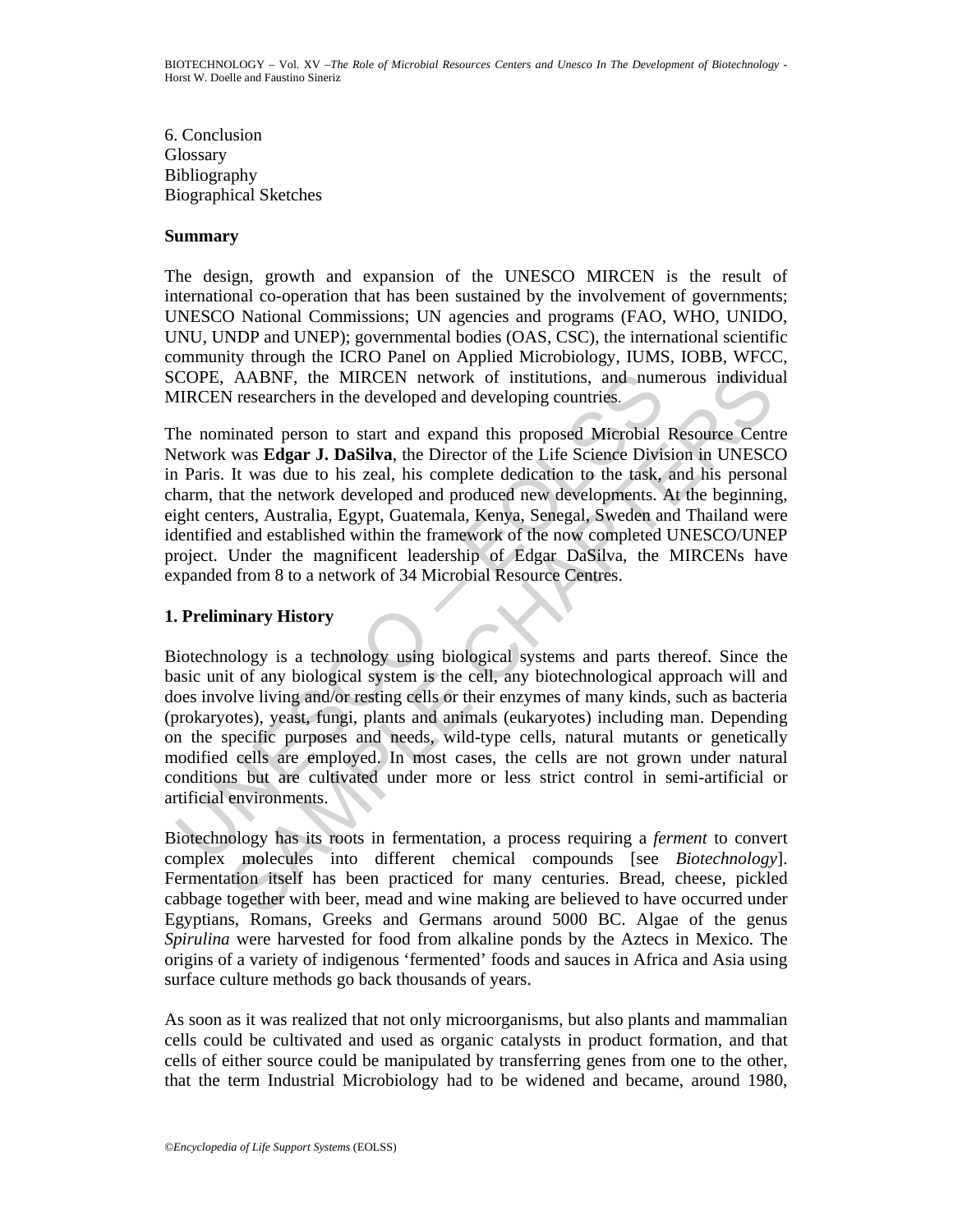## Biotechnology.

It is of interest to realize that the word 'biotechnology' itself has gone through an evolutionary development since it first was introduced in 1919 by the Hungarian agricultural economist Karl Ereky. He coined his new word to cover the interaction of biology with technology. The first use of the word in the English language appeared in the journal *Nature* in 1933. The most important definition of biotechnology, however, was published in 1938, when Julian Huxley stated that "biotechnology will in the long run be more important than mechanical and chemical engineering". In 1962, the '*Journal of Microbiological Technology and Engineering*' changed its name to '*Biotechnology and Bioengineering*', whereby its editor, Elmer Gaden, used the word biotechnology representing 'all aspects of the exploitation and control of biological systems'. It was only in the late 1970s and early 1980s that the word became more associated with genetic engineering [see also *Fundamentals in Biotechnology*].

The basic and fundamental unit of biological systems is the individual cell. Whereas microorganisms like bacteria and yeast are predominantly unicellular, septated fungi, plants and animals are predominantly multicellular. In order to be able to use these cells for biotechnological applications, it is important:

- to find the cell and keep the cell alive, in other words to cultivate the cell;
- to determine the optimal nutritional requirements for growth;
- to determine the optimal and most economical requirements for product formation;
- to find preservation techniques; and
- to be able to modify the genetic structure of the cell to achieve the required product formation with enhanced yields.

All five aspects not only require a thorough knowledge in growing and cultivating the cell, but also in its thermodynamics and especially their biochemistry [see also *Cell Thermodynamics and Energy Metabolism*].

versions'. It was only in the late 1970s and early 1980s that the worsociated with genetic engineering [see also *Fundamentals in Biotechn*<br>he basic and fundamental unit of biological systems is the individual<br>corror biolo . It was only in the late 1970s and carly 1980s that the word became mot dwith genetic engineering [see also Fundamentals in Biotechnology].<br>
c and fundamental unit of biological systems is the individual cell. Wherea<br>
ca In sharp contrast to the usual requirements for academic research, organism isolation and initial selection for an industrial process is dependent on a range of criteria that are relevant to the optimization of the particular process. Their features may be morphological, physiological, genetic, immunological, and the sum of all these features of a microorganism is referred to as its phenotype. A phenotype therefore represents any visible and/or measurable characteristic or distinctive trait possessed by an organism. In contrast, the genotype represents all genes possessed by a cell or organism. This genotype can therefore be explored via phenotypic expression.

The new and fast developing area of gene technology, which has its basis in the improvements of recombinant DNA technologies, allows us to expand the phenotypic expression of a cell through rearrangements of its genotype. [See *Biotechnology* ]

# **2. UNESCO and GIAM**

UNESCO, at the crossroads of education, science, culture and communication, and the social sciences is a unique institutional setting for dealing with human and sustainable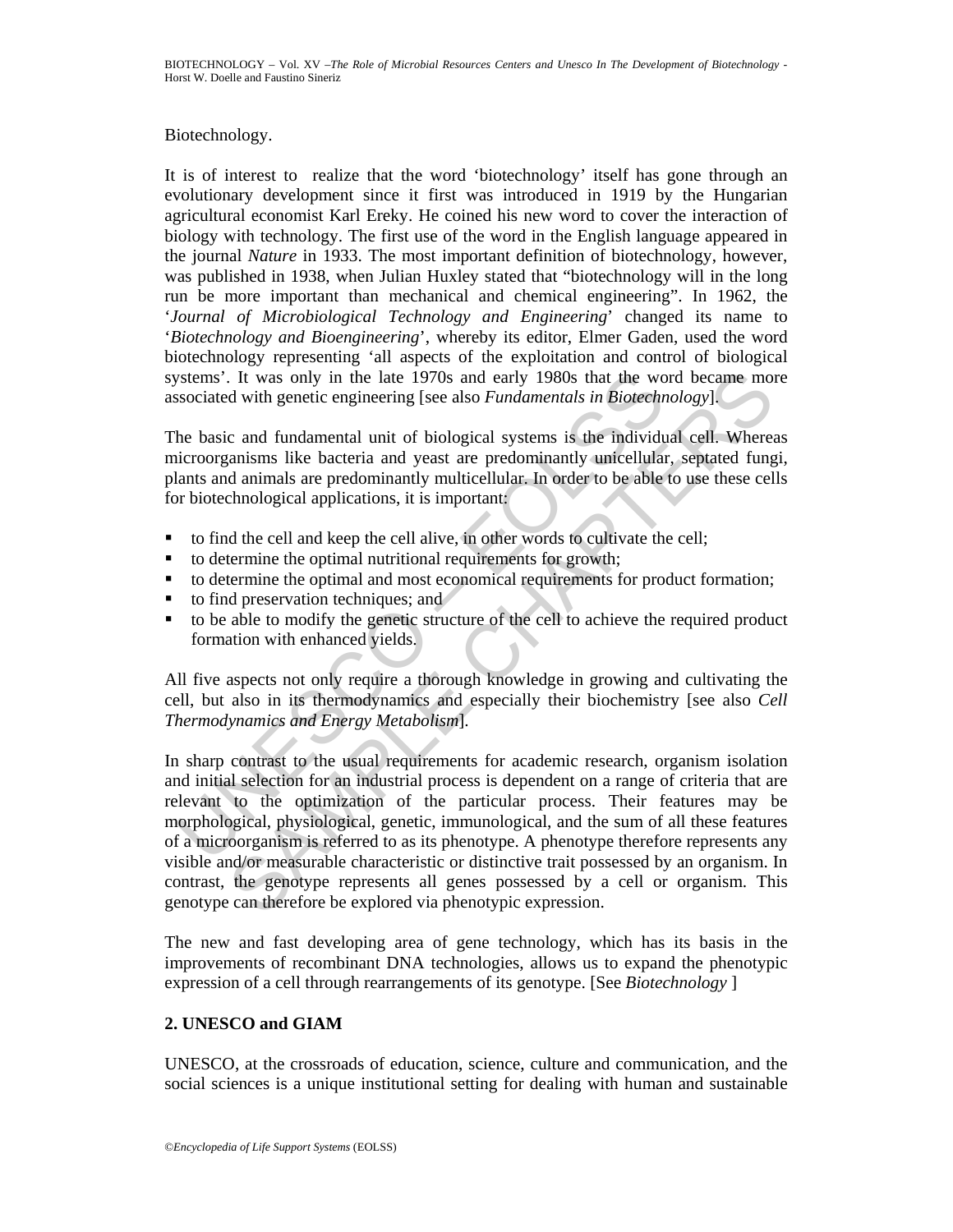development. Throughout its life-span of the last fifty years and more, UNESCO has been in the forefront as a sanctuary of time-honored values - human, moral, traditional, etc., in a world of continuous change. As in other fields of international endeavor and co-operation, much is owed to many men and women of academic, cultural, intellectual, and philosophical distinction, coming with their precious contributions from all corners of the world weaving together with the threads of moral values, national cultures, customs, and, solidarity in collegiality and comradeship, the skeins of international cooperation for the advancement and betterment of human life in a world of continuous change.

In the field of microbiology, since the mid-1950s and then later in the domain of the biotechnologies, the name of Carl-Göran Hedén is intricately associated on account of his foresight into the then futuristic developments which today are reality. Carl's ability to gather around him colleagues and friends committed and devoted to the cause of applying the incomparable molecular power and enzymatic machinery of the invisible microbe for provision of a variety of goods and materials for human sustenance and development, is legendary.

is foresight into the then futuristic developments which today are real<br>gather around him colleagues and friends committed and devoted<br>polying the incomparable molecular power and enzymatic machinery<br>polying the incomparab ight into the then futuristic developments which today are reality. Car!'s abilit are around him colleagues and friends committed and deveted to the cases or friends or incomparable molecular power and enzymatic machinery Hedén foresaw already in the 1970s the issue of ethics which today is an integral component in the application of the biotechnologies for human welfare. Through a conference on *Science, Culture et Santé du Monde* Hedén visualized the need for an ethical management of health on the path traveled from the oath of Hippocrates to the modern-day social contract that serves as the guarantor of human health in today's world of bio-commerce. As he then indicated "this constitutes a challenge for everybody concerned with patient's rights movements and with the education of the "*consumers*" of the avalanche of new products that are derived from molecular biology and biotechnology". An echo of that foresight is today being encountered in the debate concerning genetically-modified foods and organisms, and bioethics in general.

Concern that human fertility will outstrip human ability to produce enough food to feed humankind has always been in the forefront since the days of Thomas Malthus. The specter of mass starvation, the decrease of foodstocks coupled with loss of human dignity; and the menaces of food insufficiency and insecurity, have at one time or another been evoked. Since the 1960s, human ingenuity has attempted to design and provide solutions through the use of the green and gene revolutions which complement the metabolic machinery of the invisible microbe that has long been used to remedy soil fertility and increase crop yield.

The UNESCO Program in applied microbiology with its implications for long-term sustainable development traces its origins back to 1946 (Fig.1) when UNESCO supported research that was geared to the conservation and applied use of microorganisms.

Since that time, UNESCO activity in the discipline has been done in co-operation with the International Cell Research Organization (ICRO), with the International Organization for Biotechnology and Bioengineering (IOBB) and the World Federation for Culture Collections (WFCC), all of which were founded with UNESCO support and encouragement. In brief, it is a program that has been enriched and nurtured, since birth,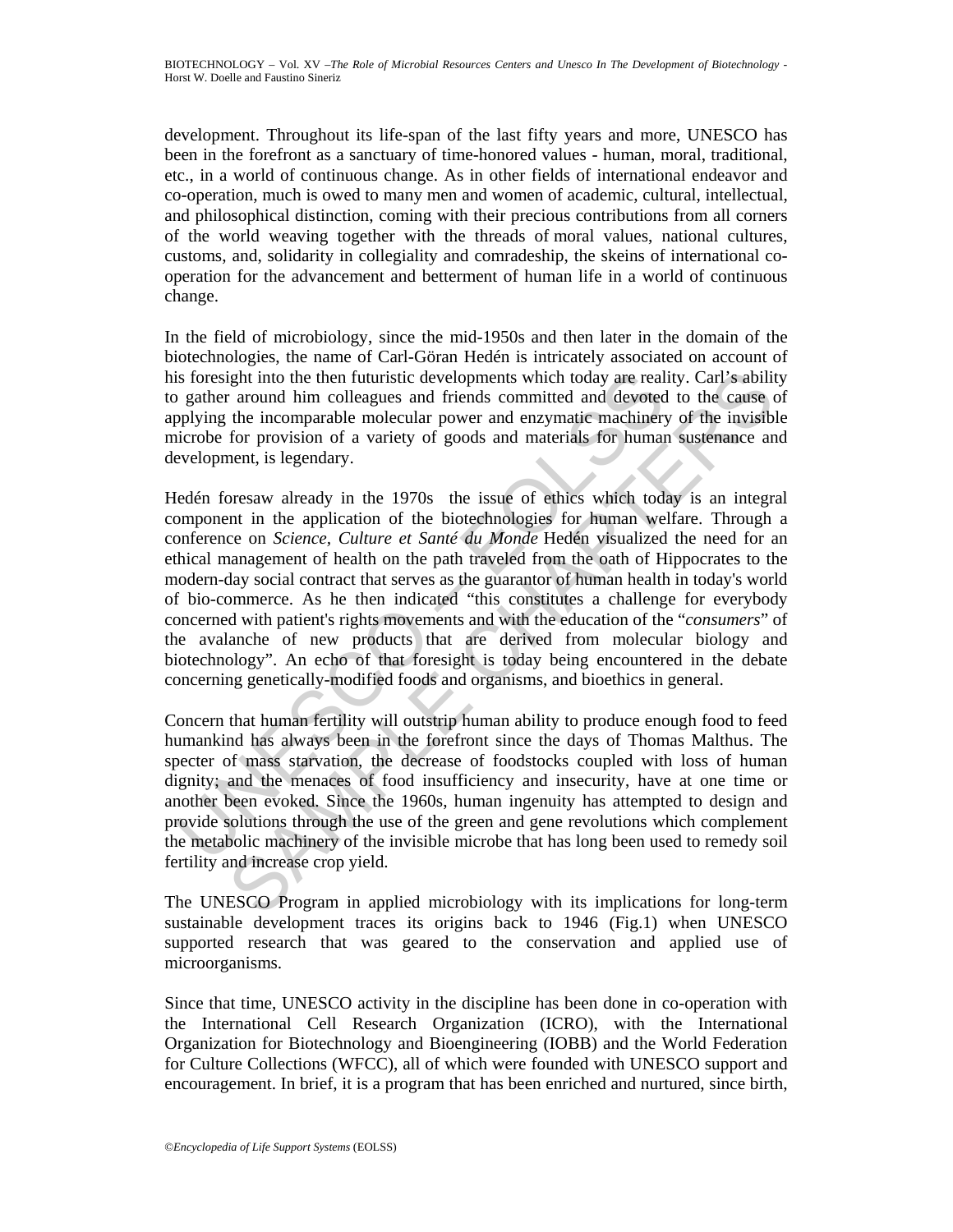by individuals, governments and non-governmental organizations (Fig.2).



Figure.1. 1946: A. Kluyver (Netherlands);1954:A. Kepes (France);1962: G. Terui (top) and K. Arima (Japan); and C.G.Hedén,1963: UNESCO initiates GIAM conferences



Figure 2: *First Row:* V.B.D.Skerman, *Second row*: (top to bottom):H.Gyllenberg (Finland); C.G.Heden (Sweden), I.Malek(Czechoslovakia)/ T.Hasegawa (Japan), S.Martin (Canada), and S.Lapage (U.K.)

Taking into account recommendations in resolutions adopted at the *VIII International*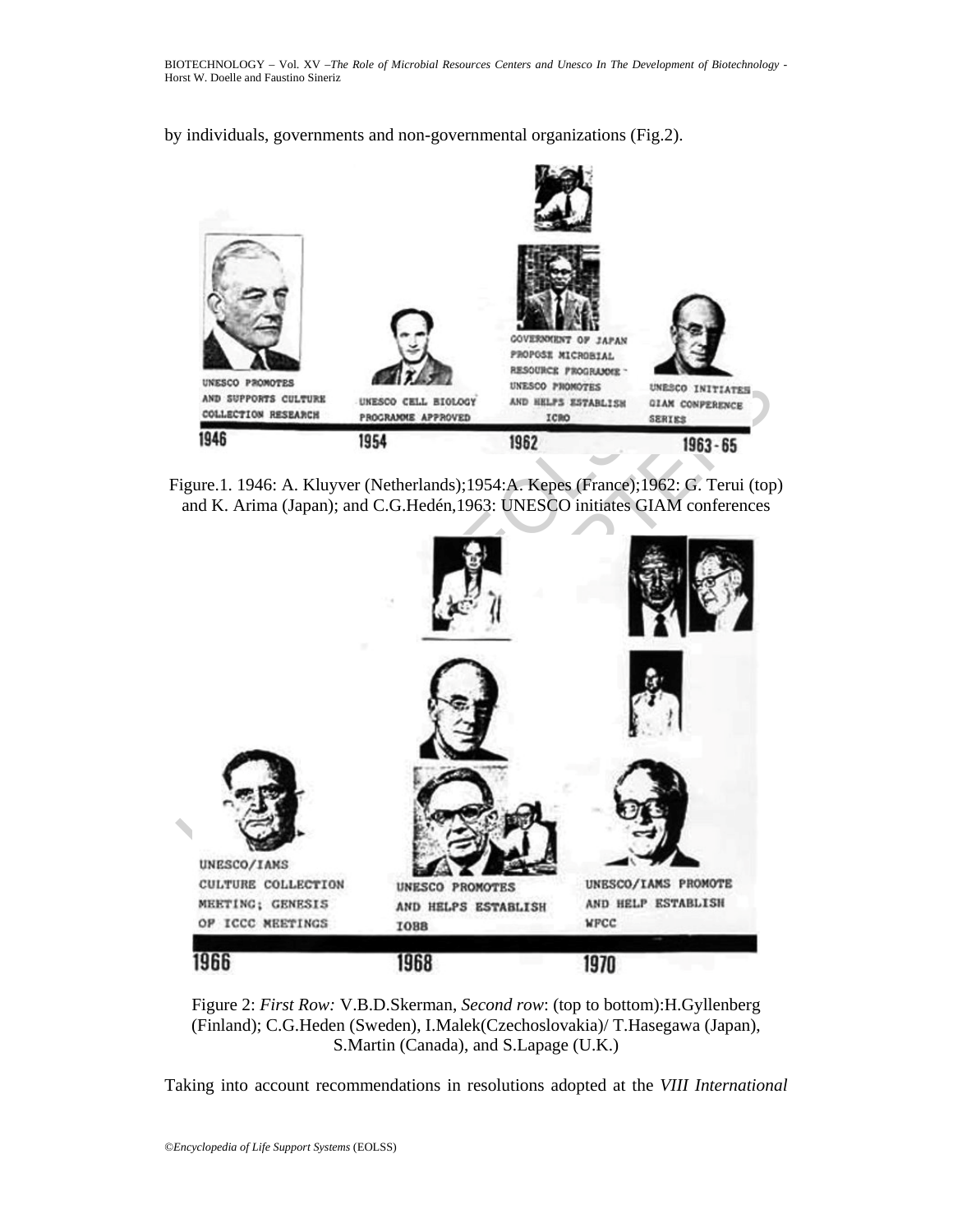*Congress for Microbiology* in 1962 in Montreal, the *U.N. Conference on the Application of Science and Technology for the Benefit of the Less Developed Areas* in 1963 in Geneva and the *First Global Impacts of Applied Microbiology Conference*  (GIAM-I) in 1963 in Stockholm, the Government of Japan submitted a resolution to the  $12<sup>th</sup>$  session of General Conference of UNESCO to initiate a program promoting research in microorganisms. Acceptance of the resolution in 1963 by the Member States of UNESCO constituted recognition of the necessity to domesticate the then neglected resource of microorganisms, to the same extent, as those of the plants and the animals for the benefit of all countries.

Expection Burgers (Prance), Maurits LaRiviere (Netherlands), Martin Alex<br>
Into Burgers (UNESCO), to mention a few, as a mechanism for focus<br>
f fiellow scientists, decision-makers and science policy framers<br>
f fiellow scien Senez (France), Maurits LaRiviere (Netherlands), Martin Alexander (USA) and<br>
surgers (UNESCO), to mention a few, as a mechanism for focusing the attention<br>
surgers (UNESCO), to mention and science policy framers on the pot The series of the *Global Impacts of Applied Microbiology Conference* (GIAMs) was designed, by its founding fathers i.e. Carl-Göran Hedén (Sweden), Kei Arima (Japan), Jacques Senez (France), Maurits LaRiviere (Netherlands), Martin Alexander (USA) and Anton Burgers (UNESCO), to mention a few, as a mechanism for focusing the attention of fellow scientists, decision-makers and science policy framers on the potential applications of microbiology that could be used towards providing some solutions to the important areas of health, food and the environment that are of vital significance to problems in especially the developing countries. Furthermore, the GIAMS were to raise the windows of the research programs of fellow microbiologists in the developed world to problems that are more germane to the needs and the priorities of the developing countries. Enthusiasm, scientific goodwill and technical contributions from the industrialized societies to the GIAMs have been eloquent testimony of a motivated concern and deep scientific and social comradeship aimed at fellow microbiologists in the developing countries. This testimony has taken the form of spin-off research fellowships and grants focusing on overall socio-economic development, and implementation of applied microbiological research in the fields of food, biofertilizers and bioinsecticides production that could help the technological advancement of the developing countries. Through the span of 30 years, the GIAMs have benefited from valuable support and inputs from a number of U.N. bodies, national bodies, nongovernmental organizations and commercial enterprises

| *GIAM I - 1963          | Organized with the Economic and Applied icrobiology         |
|-------------------------|-------------------------------------------------------------|
| (Stockholm, Sweden)     | Section of the International Association of Microbiological |
|                         | Societies (IAMS); Royal Swedish Academy of Engineering      |
|                         | Sciences of the Government of Sweden; & WHO.                |
| GIAM II - 1967          | Organized with the Government of Ethiopia and the           |
| (Addis Ababa, Ethiopia) | UNESCO/ICRO Panel on Microbiology; and WHO.                 |
|                         | Organized with the University Grants Commission, Atomic     |
|                         | Energy Commission, Indian Council of Agricultural           |
| <b>GIAM III - 1969</b>  | Research & Indian Council of Medical Research -             |
| (Bombay, India)         | Government of India; the UNESCO/ICRO Panel on               |
|                         | Microbiology; WHO & with support from Vatican,              |
|                         | Smithsonian Institute, Esso-Nestle.                         |
|                         | Organized with the Ministry of Education and Culture -      |
| <b>GIAM IV - 1972</b>   | Government of Brazil ,the UNESCO/ICRO Panel on              |
| (Sao Paulo, Brazil)     | Microbiology; and WHO.                                      |
|                         | Organized with the Government of Thailand, the              |
| **GIAM V - 1977         | UNEP/UNESCO/ICRO Panel on Microbiology; UNEP, &             |
| (Bangkok, Thailand)     | IFS.                                                        |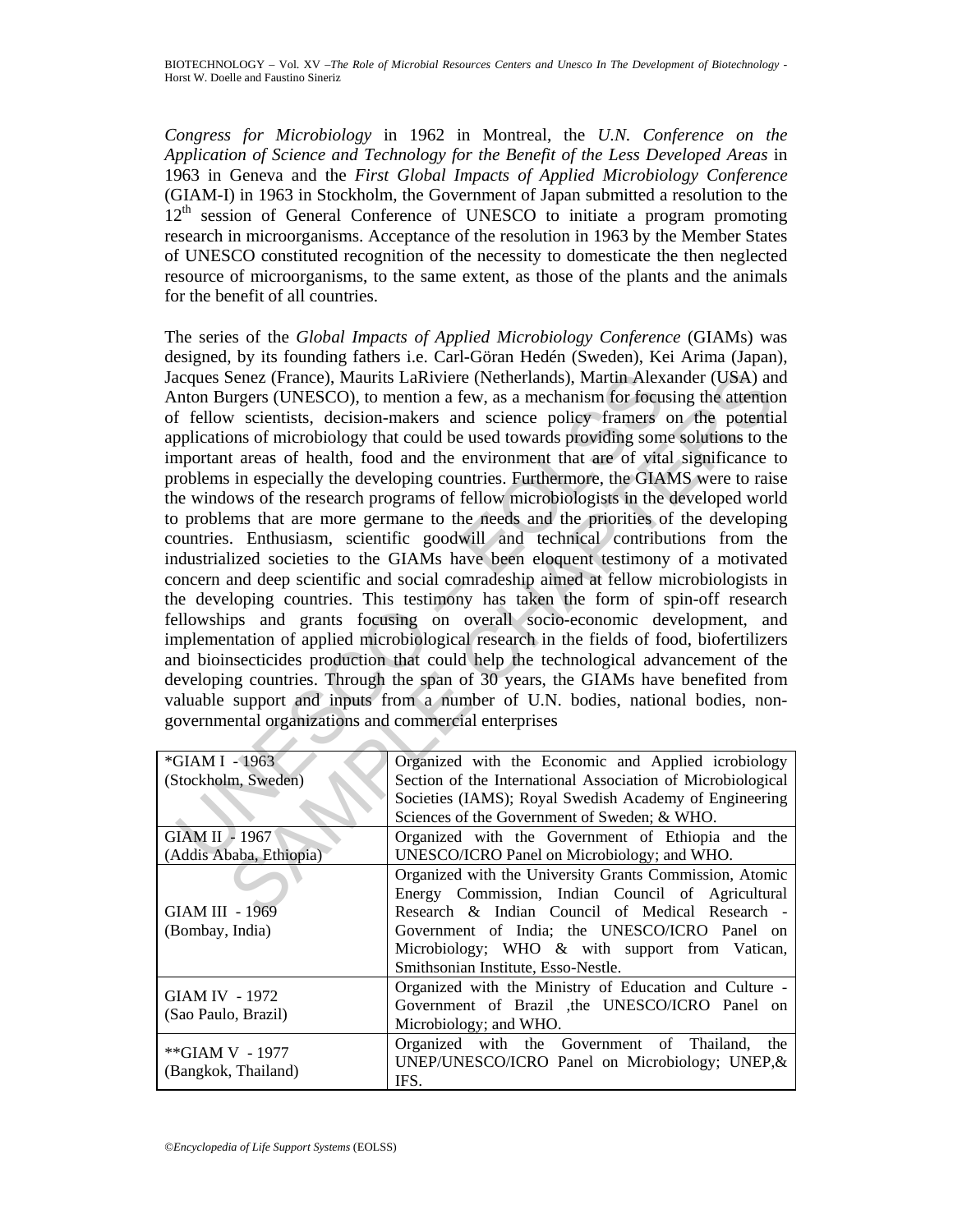BIOTECHNOLOGY – Vol. XV –*The Role of Microbial Resources Centers and Unesco In The Development of Biotechnology* - Horst W. Doelle and Faustino Sineriz

| <b>GIAM VI - 1980</b><br>(Lagos, Nigeria)      | Organized with the Government of Nigeria, the<br>UNEP/UNESCO/ICRO Panel on Microbiology; UNEP; and<br>the Commonwealth Fund.                                                                                                                                                                   |
|------------------------------------------------|------------------------------------------------------------------------------------------------------------------------------------------------------------------------------------------------------------------------------------------------------------------------------------------------|
| <b>GIAM VII - 1985</b><br>(Helsinki, Finland)  | Organized with the Ministry of Education - Government of<br>Finland, & ICRO Panel on Applied Microbiology and<br>Biotechnology.                                                                                                                                                                |
| <b>GIAM VIII - 1988</b><br>(Shatin, Hong Kong) | Organized with UNEP, Committee on Science &<br>Technology in Developing Countries (COSTED);<br>International Union of Microbiological Societies (IUMS);<br>Hong Kong Society of Microbiology (HKSM), Hong Kong<br>Research Council in Biological Education (HKRCBE); and<br>Commonwealth Fund. |
| ***GIAM IX - 1990<br>(Valetta, Malta)          | Organized with UNDP and Government of Malta                                                                                                                                                                                                                                                    |
| GIAM X - 1995<br>(Copenhagen, Denmark)         | Organized with Danish National Commission for UNESCO<br>ICRO Panel<br>on Applied Microbiology<br>and<br>and<br>Biotechnology                                                                                                                                                                   |

| (Valetta, Malta)                       |                                                                            |                                               | Organized with UNDP and Government of Malta                                                                                        |  |  |  |
|----------------------------------------|----------------------------------------------------------------------------|-----------------------------------------------|------------------------------------------------------------------------------------------------------------------------------------|--|--|--|
| GIAM X - 1995<br>(Copenhagen, Denmark) |                                                                            |                                               | Organized with Danish National Commission for UNESCO<br>and<br>ICRO Panel<br>Applied<br>Microbiology<br>on<br>and<br>Biotechnology |  |  |  |
| *                                      |                                                                            |                                               | UNESCO/WHO Co-operation in GIAMs I - IV                                                                                            |  |  |  |
|                                        |                                                                            |                                               | ** UNESCO/UNEP Co-operation in GIAMS V and VI within the framework of the                                                          |  |  |  |
|                                        |                                                                            |                                               | UNESCO/UNEP/ICRO. Project on "Development of an Integrated programme in the                                                        |  |  |  |
|                                        |                                                                            |                                               | Preservation and Conservation of Microorganisms for Deployment in Environmental                                                    |  |  |  |
|                                        | Management" (starting July, 1975 and successfully concluded October, 1984) |                                               |                                                                                                                                    |  |  |  |
|                                        |                                                                            |                                               | *** UNDP/UNESCO project: Microbial Biotechnology and Bioengineering (Biotechnological                                              |  |  |  |
|                                        |                                                                            | Applications) - European Network (1988 -1993) |                                                                                                                                    |  |  |  |
|                                        |                                                                            |                                               |                                                                                                                                    |  |  |  |
|                                        |                                                                            |                                               | Table 1. A Summary of Global Impacts of Applied Microbiology Conference (GIAM)                                                     |  |  |  |
| <b>GIAM</b>                            | Year                                                                       | <b>Place</b>                                  | <b>Remark</b>                                                                                                                      |  |  |  |
| <b>GIAM I</b>                          | 1963                                                                       | Sweden                                        | Opens window $\&$ expands vision in developed countries to                                                                         |  |  |  |
|                                        |                                                                            |                                               | applications of microbiology for socio-economic advancement in                                                                     |  |  |  |
|                                        |                                                                            |                                               | developing countries                                                                                                               |  |  |  |
| <b>GIAM II</b>                         | 1967                                                                       | Ethiopia                                      | Contributes to emergence of microbiology in Africa with focus                                                                      |  |  |  |
|                                        |                                                                            |                                               | on:                                                                                                                                |  |  |  |
|                                        |                                                                            |                                               | bioconversion technologies, Spirulina                                                                                              |  |  |  |
|                                        |                                                                            |                                               | 5-year collaborative programme between Haile Selassie I                                                                            |  |  |  |
|                                        |                                                                            |                                               | University (Ethiopia) and Hadassah Medical School                                                                                  |  |  |  |
| <b>GIAM III</b>                        | 1969                                                                       | India                                         | (Israel)                                                                                                                           |  |  |  |
|                                        |                                                                            |                                               | Establishment of University Departments in Bombay and<br>$\bullet$<br>Goa                                                          |  |  |  |
|                                        |                                                                            |                                               | Institution of national postgraduate fellowship<br>in                                                                              |  |  |  |
|                                        |                                                                            |                                               | microbiology                                                                                                                       |  |  |  |
|                                        |                                                                            |                                               | Initiation of collaborative research on:<br>$\bullet$                                                                              |  |  |  |
|                                        |                                                                            |                                               | arboviruses between India and Sri Lanka<br>$\circ$                                                                                 |  |  |  |
|                                        |                                                                            |                                               | use of blue-green algae in rice cultivation<br>$\circ$                                                                             |  |  |  |
|                                        |                                                                            |                                               | between Arab Republic of Egypt and India                                                                                           |  |  |  |
| <b>GIAM IV</b>                         |                                                                            | <b>Brazil</b>                                 | Stimulates need to conserve microbial genetic resources<br>$\bullet$                                                               |  |  |  |
|                                        |                                                                            |                                               | for regional development                                                                                                           |  |  |  |
|                                        |                                                                            |                                               | Blue-prints for Future of Microbiology in Developing<br>$\bullet$                                                                  |  |  |  |
|                                        |                                                                            |                                               | of Teaching<br>Countries,<br>and<br>and<br>Training<br>in                                                                          |  |  |  |
|                                        |                                                                            |                                               | Microbiology set stage for UNESCO/UNEP co-operation                                                                                |  |  |  |
| <b>GIAM V</b>                          | 1977                                                                       | Thailand                                      | Emergence of Southeast Asian Network in microbiology<br>$\bullet$                                                                  |  |  |  |
|                                        |                                                                            |                                               | with support from Government of Japan                                                                                              |  |  |  |
|                                        |                                                                            |                                               | Focus on Indigenous Fermented Foods                                                                                                |  |  |  |
|                                        |                                                                            |                                               | University-Industry co-operation                                                                                                   |  |  |  |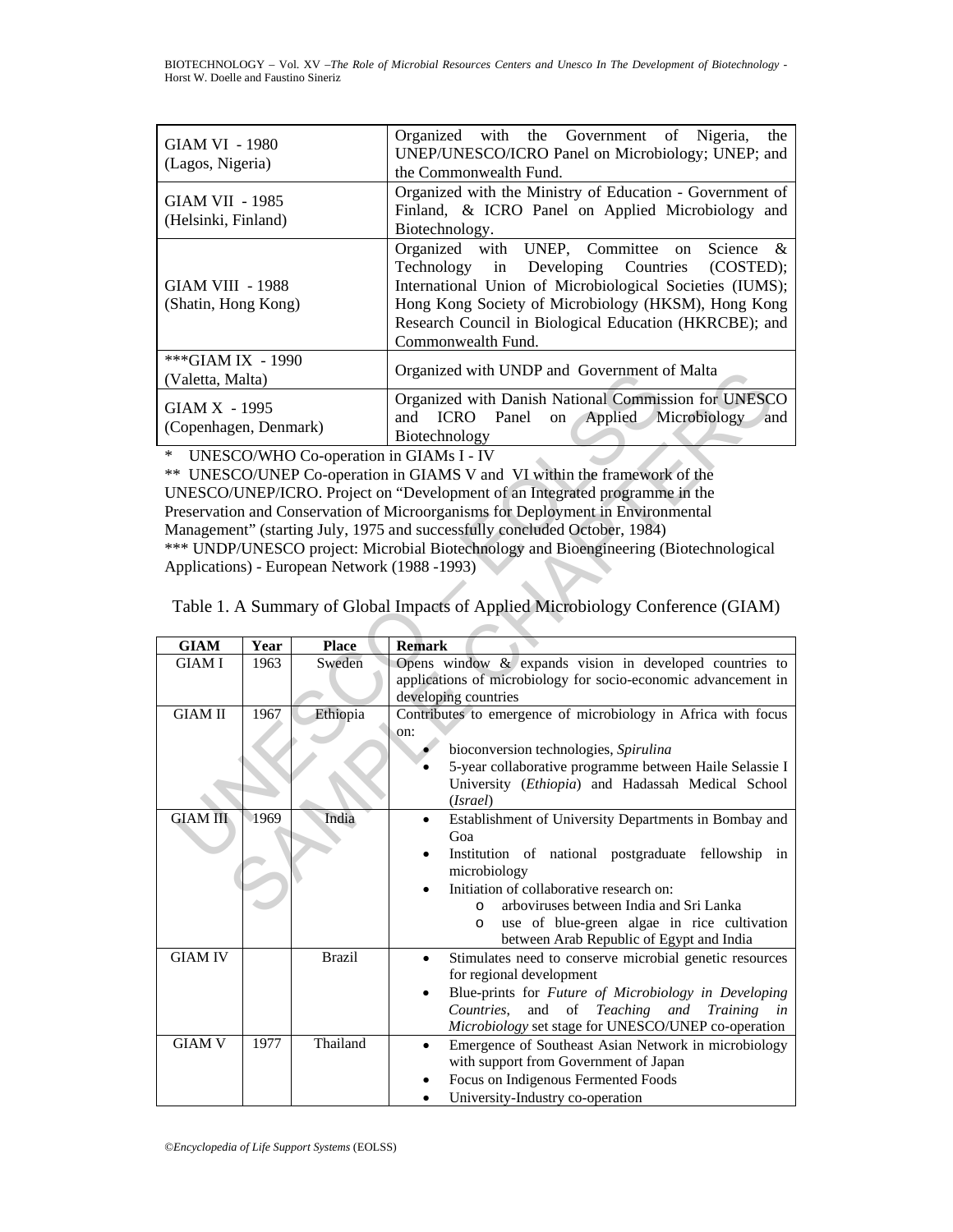BIOTECHNOLOGY – Vol. XV –*The Role of Microbial Resources Centers and Unesco In The Development of Biotechnology* - Horst W. Doelle and Faustino Sineriz

|                  |      |           | Collaboration with UNU                                                   |
|------------------|------|-----------|--------------------------------------------------------------------------|
| <b>GIAM VI</b>   | 1980 | Nigeria   | <b>Emergence of African Network for Microbiology</b>                     |
|                  |      |           | Kick-start of initiatives with UNDP in medicinal plants,                 |
|                  |      |           | and use of BNF technology in agriculture                                 |
| <b>GIAM VII</b>  | 1985 | Finland   | Focus on <i>Partnership for Progress</i>                                 |
|                  |      |           | Recognition of evaluated MIRCEN network as viable                        |
|                  |      |           | mechanism<br>for<br>inter-regional                                       |
|                  |      |           | co-operation                                                             |
|                  |      |           | Growth of MIRCEN Journal                                                 |
| <b>GIAM VIII</b> | 1988 | Hong Kong | Window on interaction of two cultures in applications of                 |
|                  |      |           | microbiology for national development; Commemoration of 25 <sup>th</sup> |
|                  |      |           | anniversaries of Chinese University of Hong Kong and GIAMS               |
| <b>GIAM IX</b>   | 1990 | Malta     | Focus on co-operation in Europe with emphasis on                         |
|                  |      |           | biotechnological applications in Central and Eastern                     |
|                  |      |           | European countries                                                       |
|                  |      |           | Emergence of <i>BITES</i> electronic exchange system with                |
|                  |      |           | UNDP/UNESCO support                                                      |
| <b>GIAM X</b>    | 1995 | Denmark   | Window on emergence of reverse transfer of technology                    |
|                  |      |           | Increase in geographical contributions to World Journal                  |
|                  |      |           | of Microbiology and Biotechnology - Official Journal of                  |
|                  |      |           | the MIRCEN network                                                       |

#### Table 2. GIAMS Spinoffs

European countries<sup>1</sup><br>
UNDP/UNESCO support<br>
UNDP/UNESCO support<br>
UNDP/UNESCO support<br>
UNDP/UNESCO support<br>
Increase in geographical contribution<br>
of Microbiology and Biotechnology<br>
the MIRCEN network<br>
Table 2. GIAMS Spinof European contries<br>
IMPEUNESCO support<br>
IMPEUNESCO support<br>
IMPEUNESCO support<br>
IMPEUNESCO support<br>
IMPEUNESCO support<br>
IMPEUNESCO support<br>
IMPEUNESCO support<br>
IMPEUNESCO support<br>
INTERS electronology and Biotechnology - Of In essence, the GIAMs were aimed at appraising and confronting high governmental officials, administrators, research workers and students with the latest developments that had profound scientific, economical and social application. Problem-oriented towards the developing countries, broad in scope and vision, and deep in technical content, the GIAMs provided returns (Table 2) that bear testimony to the interest and joint cosponsorship of UNESCO and WHO in the years 1963 - 1972, and to that of UNESCO and UNEP in the years 1977 - 1990 and which knowledge-wise warrant implementation of in-depth reflections



#### **Bibliography**

- - -

Balazs, E., 2000: *Reach the Unreached: UNESCO Program on Developing Biotechnology Around the World*, In Vitro Cell. Dev. Biol. Plant Sci., Vol. 36: 137-139, [This article outlines many UNESCO programs especially for Developing Countries]

Brink, J.A., Prior, B. and DaSilva, E.J., 1999: *Developing Biotechnology Around the World*, Nature Biotechnology, Vol. 17: 434-436 [This article gives a brief outline of programs in biotechnology]

DaSilva, E and Iaccarino, M. (1999), Emerging Diseases: A Global Threat, Biotechnology Advances, Vol. 17: 363-384 [This article looks at new diseases and their threat to the global society]